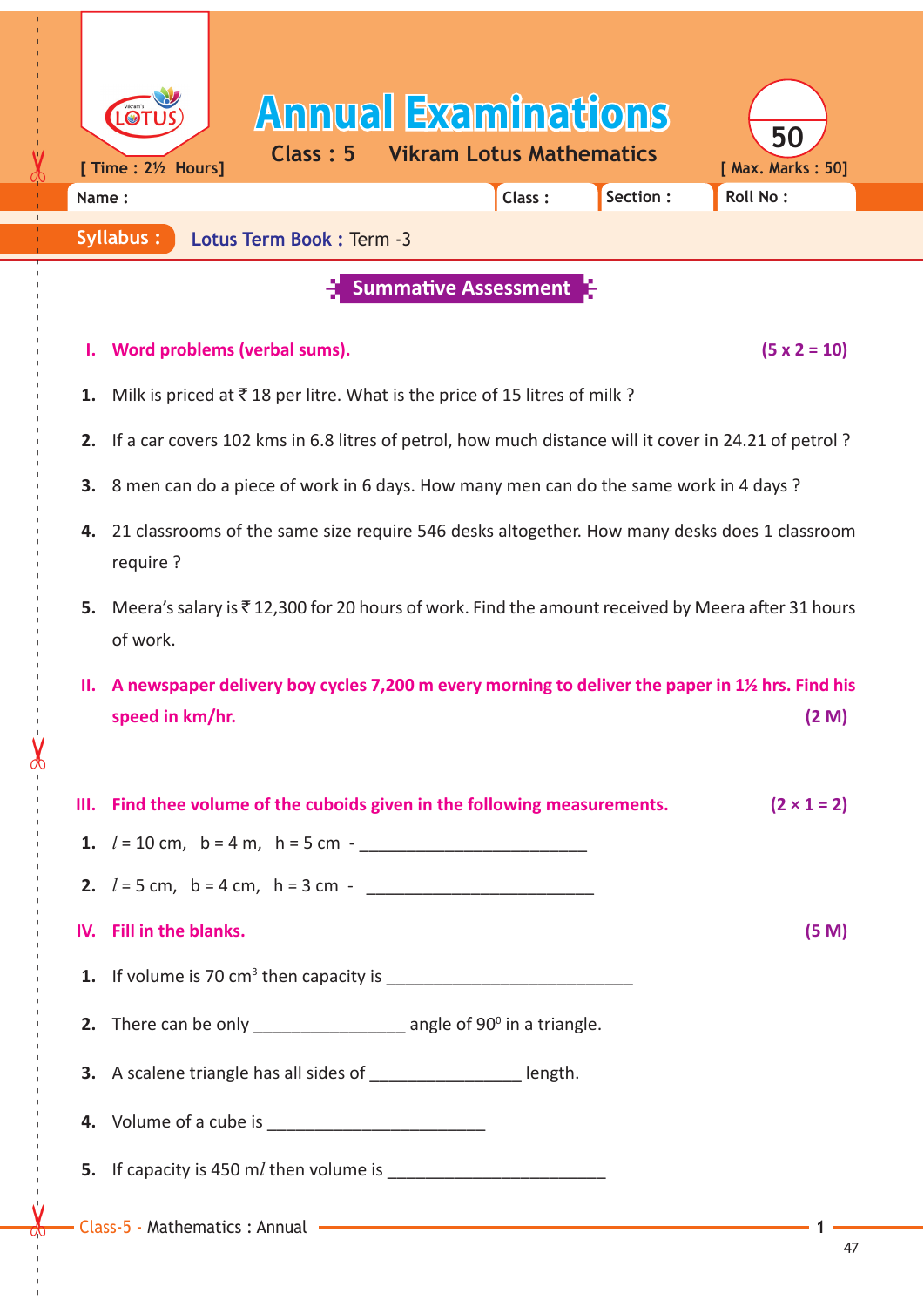## **I. Complete the table given below. (3 M)**

| Sr. No | <b>Distance</b> | Time  | <b>Speed</b> |
|--------|-----------------|-------|--------------|
| ı.     |                 | 4 hrs | 35 km/hr     |
| 2.     | 360 km          | 4 hrs |              |
| 3.     | 1235 km         |       | 50 km/hr     |

### **II.** Name all the angles formed in the given figure. (2 M)



| III. Draw angles of the following measure using protractor and name them. | $(3 \times 1 = 3)$ |
|---------------------------------------------------------------------------|--------------------|
|                                                                           |                    |

- **1.**  $121^0$  **2.**  $135^0$  **3.**  $160^0$
- **IV.** Convert the following temperatures from Celsius to Fahrenheit scale.  $(3 \times 1 = 3)$
- **1.** 500 C \_\_\_\_\_\_\_\_\_\_\_\_\_\_\_\_\_\_\_\_\_\_\_\_
- **2.** 820 C \_\_\_\_\_\_\_\_\_\_\_\_\_\_\_\_\_\_\_\_\_\_\_\_
- **3.**  $37^{\circ}$ C -

**V.** A survey of 145 people was done to find their favourite fruit. (5 M)

| <b>Fruit</b> | <b>People</b> |
|--------------|---------------|
| Apple        | 35            |
| Mango        | 30            |
| Banana       | 10            |
| Orange       | 25            |
| Grapes       | 40            |
| Kiwi         | 5             |

### **Draw a bar graph for the given data and answer the following.**

- **1.** What is represented on the X axis ?
- **2.** What is represented on the Y axis ?
- **3.** Which is the most popular fruit ?
- **4.** Which is the least popular fruit ?
- **5.** Do you need a key with this graph ?



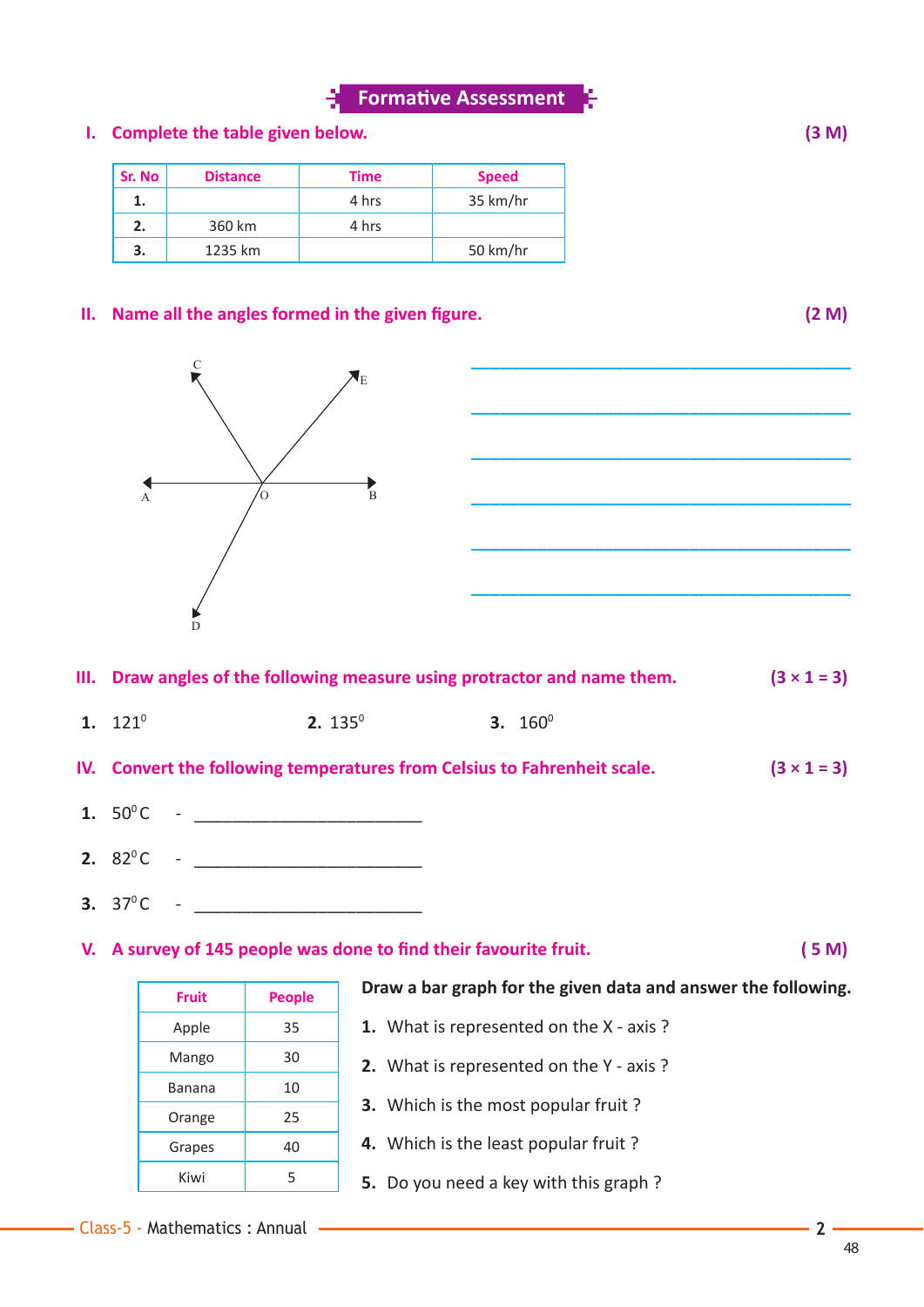## **VI. Look at the following triangles. Classify them as :**



 **2.** What is the average temperature of 5 days ?

------ - - --------------------------------------- --- -------------------------------------------------- ------------- - - - - ---

49